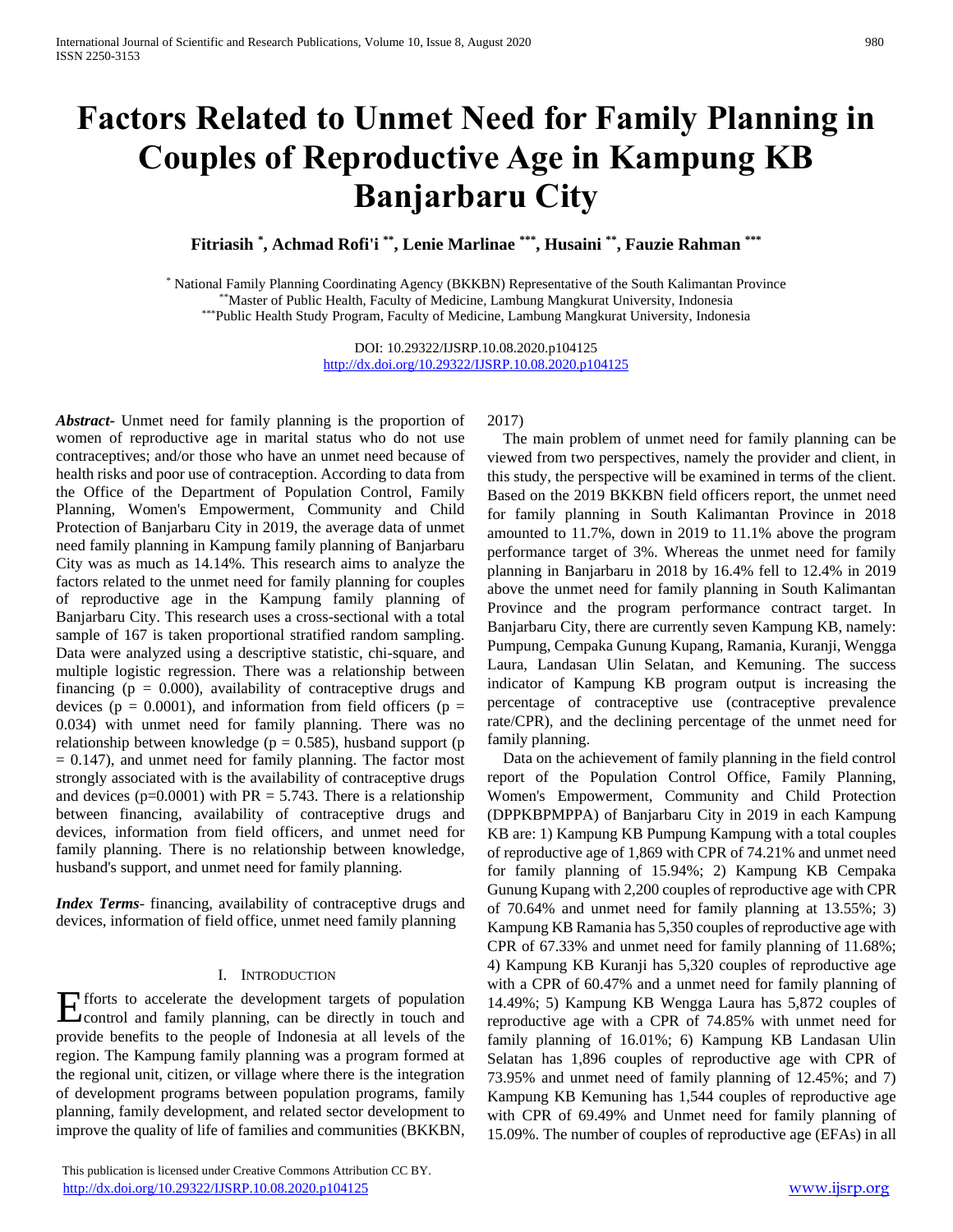Kampung KB in Banjarbaru City was 24,051, with CPR of 69.14% and unmet need for family planning of 14.14%. Unmeet family planning needs in the Kampung KB of Banjarabaru City are still high, so they have been chosen as research sites.

According to the results of the 2017 IDHS, the average number of family planning methods known by married women is eight family planning methods compared to married men, which is six methods. Of all women and currently married women, 4% know all modern FP methods, and 5% married men know all modern FP methods. There are 84% of married women's family planning participants pay for family planning methods and services. As many as 57% of EFA women who use family planning methods are carried out with their husbands, 35% are done solely by women, and 7% are carried out by husbands. Sources of information about family planning at EFA were obtained from nurses/midwives at 24%, Family Welfare Education (PKK) at 12%, doctors 7%, and family planning officers 7%, and there was only 1% of women visited by family planning field officers.

Based on the results of the Program Performance and Accountability Survey (SKAP) conducted by the BKKBN South Kalimantan Province Representative in 2019, the percentage of EFA knowledge on all modern family planning methods was 13.6%; know at least 7 modern family planning methods by 43.4%; know at least 6 modern family planning methods by 73%; Knowing at least 5 modern family planning methods by 89.2%; knowing at least 4 modern family planning methods 95.1%; knowing at least 3 modern family planning methods by 98%; knowing at least 2 modern family planning methods by 99.3% and knowing at least 1 modern family planning methods by 99.7% (SKAP, 2019)

The results of the field control report BKKBN South Kalimantan Province Representative until December 2019 the number of private family planning participants in the City of Banjarbaru amounted to 49.70%, the presentation of the role of men in the family planning program in the City of Banjarbaru was 3.69% and the frequency of counseling conducted by the field officers in Banjarbaru City as much as 415 times in 1 year. The number of contraceptive drugs and devices supplies in all family planning facilities in Banjarbaru City at the end of December 2019 was 75 units of IUD, 9,026 gross condoms, 127 implants, 1,409 vials of family planning and 3,553 blisters of birth control pills.

The purpose of this study was to analyze factors related to the unmet need for family planning for couples of reproductive age in Kampung KB of Banjarbaru City.

#### II. RESEARCH METHOD

This study uses a quantitative research design method of crosssectional. The population in this study were all couples of reproductive age who live in seven Kampung KB in Banjarbaru City. In this study, the sample that will be sampled are women of Fertile Age who are domiciled in seven Kampung KB in Banjarbaru City who meet the inclusion criteria according to the amount needed based on population calculation of the proportion of precision which is 167 samples. The method of taking samples is proportional stratified random sampling.

# III. FINDINGS

# **Relationship of knowledge with unmet need for family planning**

Chi-Square test results showed that there was no statistical relationship between knowledge with unmet need for family planning in Kampung KB of Banjarbaru City with a p-value on continuity correction of  $0.585$  (p  $>0.05$ ).

# **Relationship of financing with unmet need for family planning**

Chi-Square test results showed that there was a relationship statistically between financing with Chi-Square test results showed that in Kampung KB of Banjarbaru City with value pvalue on continuity correction of  $0.000$  (p <0.05), the value of prevalence ratio (PR) of 5.700 (95% CI = 2.455-13.233). If seen from the prevalence ratio (PR), it is known that respondents with government funding will increase the chances of not having an unmet need for family planning by 5.7 times higher than respondents with self-financing.

# **Relationship between the availability of contraceptive devices and drugs with unmet need for family planning**

Chi-Square test results showed that there was a relationship statistically between the availability of contraceptive devices and drugs with unmet need for family planning in Kampung KB of Banjarnbaru City with a p-value on continuity correction of 0.0001 (p <0.05), prevalence ratio (PR) value of 5.743 95% CI = 2.455- 13.233). Judging from the value of the prevalence ratio (PR), it is known that the respondents who have available their availability will increase the chances of not having an unmet need for family planning by 5.743 times greater than those of respondents who do not have the availability of contraceptive devices and drugs.

# **Relationship between husband's support with unmet need for family planning**

Chi-Square test results showed that there was no statistical relationship between husband support with unmet need for family planning in Kampung KB of Banjarbaru City with value p-value on continuity correction amounting to 0.147 ( $p > 0.05$ ).

# **Relationship between the information of field officer with unmet need for family planning**

Chi-Square test results showed that there was statistically relationship between the information of field officers with unmet need for family planning in Kampung KB of Banjarbaru City with value p-value on continuity correction of 0.034 ( $p \le 0.05$ ), Prevalence Ratio (PR) of 2.349 (95% CI = 1.127-4.894). If seen from the Prevalence Ratio (PR), it is known that respondents who get field officer information well will increase the chance to not get an unmet need for family planning by 2.349 times greater than respondents who do not get field officer information.

# **The strongest factors associated with unmet need for family planning**

The results of the multiple logistic regression analysis show that the results of the analysis of financing variables and the availability of a contraceptive have a value of  $p \leq 0.05$ . The availability of contraceptive devices and drugs is the most significant variable related to unmet need for family planning in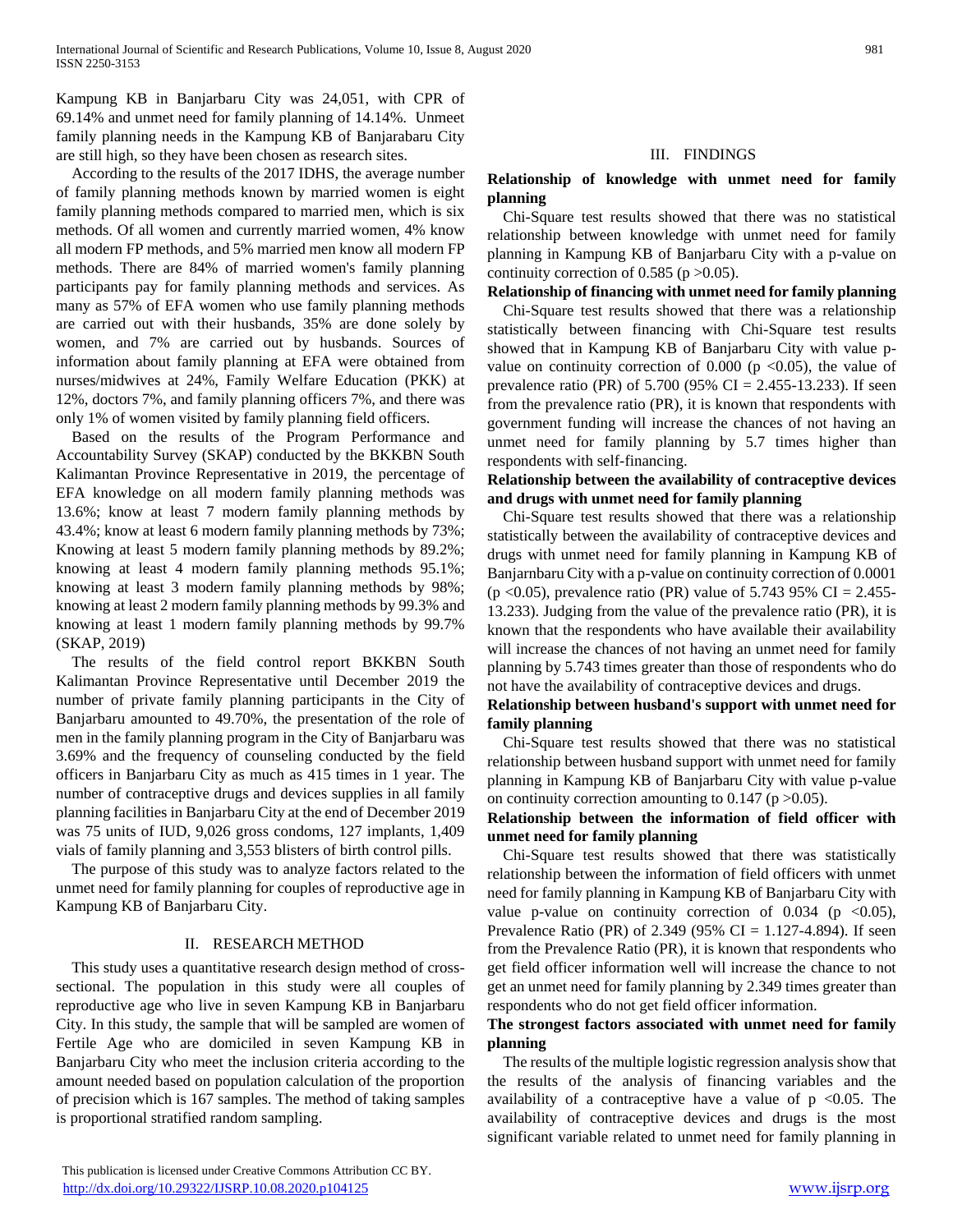couples of reproductive age in Kampung KB of Banjarbaru City with a p-value of 0.0001.

#### IV. DISCUSSION

# **Relationship of knowledge with unmet need for family planning**

Based on the calculation of the Chi-Square test about the relationship of knowledge with the unmet need for family planning showed no relationship obtained p-value of 0.585 (p >0.05). Based on the results of the study, in the group of respondents with good knowledge of the unmet need for family planning. The results of observation in the field, respondents with good knowledge but unmet need for family planning caused by the parity by less than two as many as 47.8%. The number of children influencing someone to use contraception. For respondents who have only one child, the reason for not using contraception is because they want to add more children. Whereas for other respondents, the reason for wanting to add children is because they want to have a son (Astuti et al., 2014).

Another thing that affects respondents with good knowledge but unmet need for family planning is the level of education, respondents with good knowledge but unmet need for family planning by 79% with high school education and PT. Some of these respondents were afraid of side effects when using contraception methods so that respondents were reluctant to use any contraceptive methods. Education is an essential factor that influences contraceptive use (Marliana, 2013).

In line with the results of Dewi RF's research, et al. p-value  $=$ 0.702, which means there is no significant relationship between wife's knowledge and the unmet need for family planning events. The unmet need for family planning in this study occurred in wives with poor knowledge (44.7%). Most respondents have good wife knowledge (60%), respondents know the intent, purpose, and side effects of contraception in family planning. However, there are still many respondents who do not know the kinds of solid/sterile contraception, the types of natural contraception, and the minimum distance of pregnancy according to health. (Dewi RF, et al. 2018).

# **Relationship of financing with unmet need for family planning**

Based on the situation analysis in the field, this is based on the EFA awareness of the need for family planning and reinforced with good knowledge. Out of 59.14% of respondents who paid for family planning services, 69% had good knowledge about family planning. Extensive knowledge about family planning can influence one's thinking in choosing attitudes to use birth control. (BKKBN, 2015).

Whereas in the group of respondents with government funding or free as much as 10.81% unmet need for family planning and 89.19% unmet need for family planning. Based on the analysis of the situation in the field of 10.81% with government funding but unmet need for family planning is still related to the number of children owned by 62.5% having several children less than 2, respondents assume that even if there is a pregnancy, it will not be anything. Another thing that affects is if the funding is borne by the government, there is not much choice of contraceptive devices and drugs chosen for use.

In line with research conducted by Ardhika, 2018 amounted to 66.29% of EFA women not having family planning because of the high cost of contraceptive services. In line with the research of Pastuti R et al. (2007), the results of the analysis based on the costs incurred to obtain contraception used with the use of an IUD showed a significant relationship ( $x2 = 3581.71$ ;  $p < 0.001$ ).

# **Relationship between the availability of contraceptive devices and drugs with unmet need for family planning**

There is a statistical relationship between the availability of contraceptive devices and drugs and the unmet need for family planning with p-value on continuity correction of 0.0001 (p <0.05), Prevalence Ratio (PR) value of 5.743 (95% CI = 2.455- 13.233). Judging from the value of the Prevalence Ratio (PR), it is known that the respondents who have available the availability of their ingredients will increase the chance of not having unmet need for family planning by 5.743 times greater than those of respondents who do not have available their availability.

The analysis of the situation in the field from 16.4% of respondents provided the availability of contraceptives but unmet need for family planning occurred because 75.7% paid for family planning services, in addition there were respondents who were not facilitated by the husband for the cost and did not have a guarantee card so the mother decided not to family planning. Another thing is caused by the status of the work of 94.7% of respondents not working, so they think they will be able to take care of their children at home so that there is no problem if adding children. Others, there have been family planning events but have failed. Some are experiencing side effects from family planning, so they afraid to use birth control again because it is considered uncomfortable.

In line with research conducted by Rizali MI et al (2013) from the statistical test results obtained ( $p=0.016$ ) which means there is a relationship between the availability of contraceptives and the choice of injection contraceptive methods. In line with the research of Setiasih S et al (2016) with the statistical test results obtained p-value=0.049 so it was concluded there is a relationship between the availability of contraception and the choice of longterm contraceptive methods..

## **Relationship between husband's support with unmet need for family planning**

Based on the results of the study, in the group of respondents who did not get the support of the husband experienced an unmet need for family planning by 35.85%, but in the group of respondents who received the support of the husband, there was still an unmet need for family planning by 23.68%. Husband's Support is a form of social support that is defined as verbal or nonverbal information, advice, a tangible help, or behavior provided by people who are familiar with the subject in their social environment and things that can provide emotional benefits or affect behavior (Gottleieb 1983 in Hani 2014).

In line with the study of Aidayasari N (2017), the results of calculations with statistical tests using chi-square can be obtained p-value=0.747, so that it can be concluded that there is no relationship between husband's support and unmet need events. The results of this study indicate the majority of respondents have husband support, husband support as a motivator, especially in the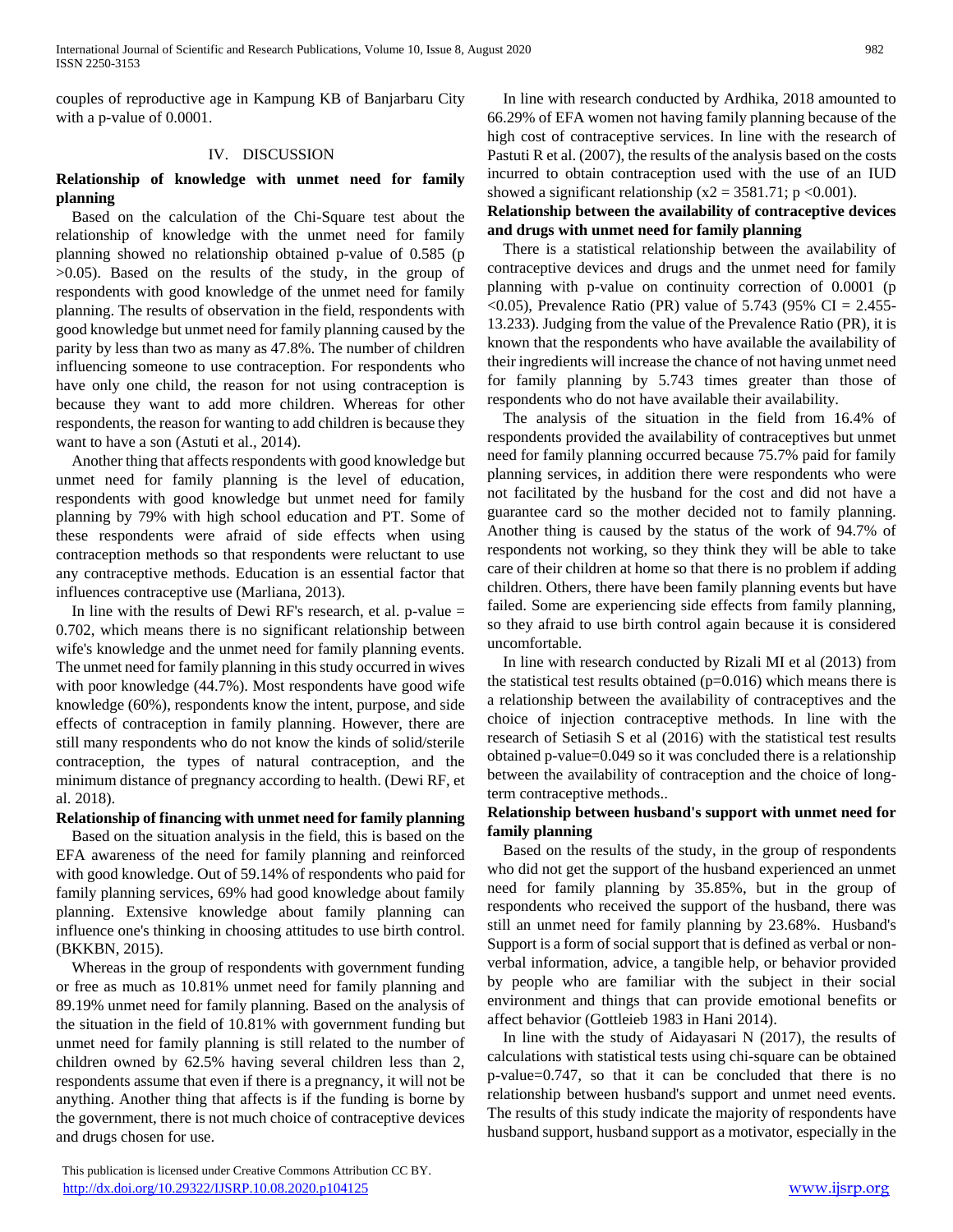case that the husband allows the mother to use family planning by 11.3%. The husband's support as an educator in the case of the husband advising the mother if he wants to use family planning is 17.7%. The husband's support as a facilitator is in the case that the husband provides time if the mother wants to have a family planning of 51.61%.

## **Relationship between the information of field officer with unmet need for family planning**

There is a statistical relationship between field officer information and unmet need for family planning with a p-value on the continuity correction of 0.034 ( $p > 0.05$ ). If seen from the Odds Ratio (OR), it is known that respondents who get field officer information well will increase the chance to not get an unmet need for family planning by 2.349 times greater than respondents who lack field officer information. Based on an analysis of the situation in the field of respondents with unmet need for family planning of 58.7% lacking information from the field officer relating to the delivery method, amounting to 91.6% said they never had a home visit from field officer.

Although most people have received information about family planning from various media, most people have not yet received information directly from family planning officers, they only listen to short information from their relatives so that the information obtained is inaccurate and in the end makes respondents hesitate to use contraception. Family planning participants need information that is adjusted to the needs of each family planning participant, usually in the form of procedures for using the contraception method, risks that can be incurred and side effects that can be felt when using one of the contraceptive methods. With the provision of family planning information by officers it is hoped that it can provide changes in behavior and actions so that they consciously become family planning acceptors so that it will reduce the possibility of unmet need family planning (Karmiah, 2017).

In line with the results of Kholida Zia's research (2017) chi square analysis shows that field officer information has a significance of 0.048 which means there is a relationship between field officer information and the unmet need for family planning events in East Java. Based on the results of the study concluded that the information obtained by married women from health workers who visited also influenced the decision to unmet need for family planning. Field officer information can influence the understanding of information about contraceptive devices and methods in effective family planning acceptors.

# **Relationship between knowledge, funding, availability of contraceptive drugs and devices, husband support and field officer information with unmet need for family planning**

Based on the final results of the multiple logistic regression test to determine the independent variable that is most strongly associated with the dependent variable, from the test results it is known that the variable availability of contraceptive drugs and devices is the strongest risk factor associated with unmet need for family planning in couples of reproductive age in Kampung KB in Banjarbaru City with a p-value of significance of 0.0001 . The final result of the multiple logistic regression test shows that the unavailability of contraceptive drugs and devices has a risk of

 This publication is licensed under Creative Commons Attribution CC BY. <http://dx.doi.org/10.29322/IJSRP.10.08.2020.p104125> [www.ijsrp.org](http://ijsrp.org/)

unmet need occurring 5.743 times compared to the people who are available.

Guaranteed availability of contraceptive drugs and devices is to create conditions so that each EFA can easily and safely choose, obtain and use contraceptive devices and drugs in accordance with their choice whenever needed. Provision of contraceptive devices and drugs is also directly related to the function of BKKBN on behalf of the government as stipulated in Presidential Regulation Number 12 of 2013 on Health Insurance that provision of contraceptive devices and drugs are the responsibility of the government or local government. (BKKBN. 2014)

In accordance with Lawrence Green in Nurmala (2018) and Kurt Lewin in Alhamda (2015) one of the factors that affect behavior are enabling factors, is the factor that makes a behavior continued or discontinued, which is included in enabling factors in the occurrence of the unmet need for family planning are availability of drugs and device and financing.

#### V. CONCLUSION

There is a relationship between financing, availability of contraceptive drugs and devices, and field officer information with unmet need for family planning in couples of reproductive age in the Kampung KB of Banjarbaru City. There is no relationship between husband's knowledge and support with the unmet need for family planning in couples of reproductive age in the Kampung KB of Banjarbaru City.

Availability contraceptive drugs and devices are a risk factor most strongly linked to the unmet need for family planning on Kampung KB of Banjarbaru City. Kampung KB's manager can coordinate with the network health facilities and networks that have been registered with the BKKBN and PBM that are registered with the BKKBN in the family planning village to be able to ensure the availability of supplies is always available to prevent the unmet need for family planning.

#### **REFERENCES**

Ardhika MUA, (2018). Factors Causing the Unmet Need for Family Planning of Couples of Reproductive Age in Labuhan Ratu Subdistrict, Bandar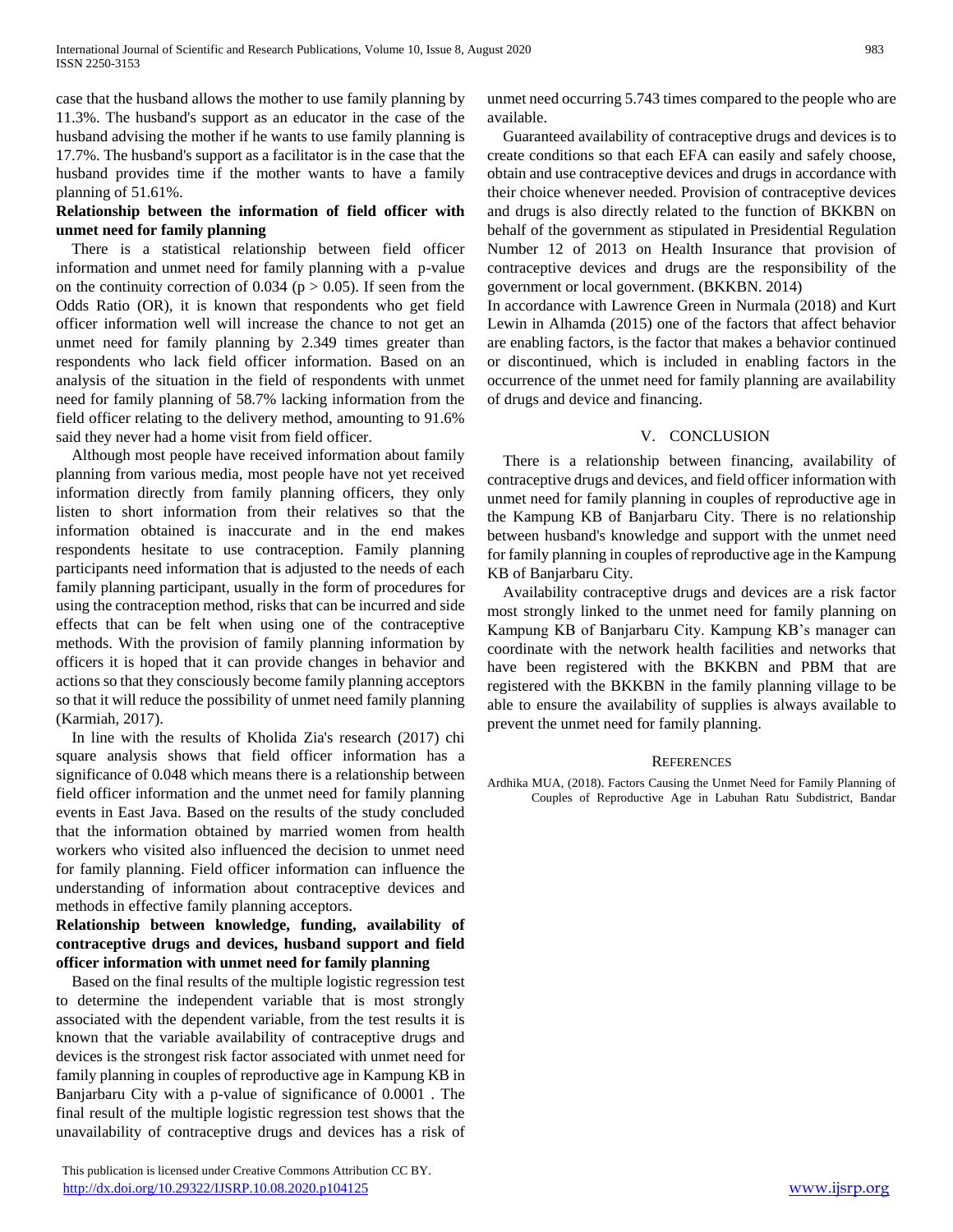Lampung City in 2018. Faculty of Teacher Training and Education, University of Lampung.

- Arikunto S., (2010) Research Procedure (An Approach and Practice) , Rieneka Cipta, Jakarta.
- Azwar, Saifuddin . Research Method . Yogyakarta: Student Library; 2013.
- BKKBN. (2014) Analysis and Evaluation of the Implementation of Minimum Service Standards for Family Planning and Welfare in 2013. Jakarta.
- BKKBN. (2015) Guide to Reproductive Health Promotion and Counseling in Population, Family Planning, and Family Development Programs. Semarang: Representative of the Central Java Province BKKBN; 2015.
- BKKBN. (2016) 2015-2019 National Population and Family Planning Agency Strategic Plan. Jakarta
- BKKBN. (2016) Guidance on Management of Kampung KB. Jakarta
- BKKBN. (2016) Guidelines for Implementing Family Planning Camp Integration Activities with Work Partners. Jakarta
- BKKBN. (2016) Performance Report of Government Agencies 2015 National Population and Family Planning Agency. Jakarta.
- BKKBN. (2017) family planning Village Technical Guidelines. Jakarta
- BKKBN. (2017) Government Agency Performance Accountability Report. Jakarta.
- BKKBN. (2018) Guide to the Pilot Kampung KB. Jakarta
- BKKBN. (2019) Central BKKBN Field Control Report, 2019 . Jakarta
- BKKBN. (2019) South Kalimantan Province BKKBN Field Control Report 2019 . Banjarmasin.
- BPS. (2012). Indonesian Health Demographic Survey. Jakarta
- BPS. (2017). Indonesian Health Demographic Survey. Jakarta
- Choiriyah MK. Implementation of Family Planning Field Staff Services Family Welfare Board Women's Empowerment and Family Planning in Wonokromo Village, Pleret District, Bantul Regency. Journal ADP. 2014; Volume III (No. 4).
- Dewi R A. (2018). The Influence of Husband's Involvement in Counseling on Knowledge and Interest in the Use of Modern Contraception in the Unmet Need in the family planning Village in Yogyakarta City. Thesis. Ministry of Health Health Polytechnic. Yogyakarta.
- Diro A, Arsiyah, Mahbub Z. Implementation of Population Growth Control Policies in Sidoarjo Regency. JKPM. 2014; Volume 2 (No. 1).
- Fatimah S, Indrawati ND, Purwanti IA (2016) Relationship between the Performance of Family Planning Field Officers and the Number of Family Planning Facilities with the Coverage of Unmet Need family planning in Pekalongan Regency. Faculty of Public Health. The Muhammadiyah University of Semarang.
- Hameed W, Azmat SK, Bilgrami M, Ishaqe M. Determining the factors associated with Unmet need for family planning: a cross-sectional survey in 49 districts of Pakistan. PJPH. 2011; volume 1.
- Handayani F. (2017) Factors Related to the Unmet Need for family planning in TR Bangun Village, Kampar Regency. Doppler Journal, Tuanku Tambusai University of Pahlawan. Vol.1 No.2.
- Hanum L. (2019). Effect of Social and Cultural Attitudes Towards Unmet Needs in WUS. The Midwifery Scientific Journal Vol. 2 No. 1
- Huda A. Factors Related to the Unmet Need for family planning in Bandarharjo Health Center, North Semarang District (Study in Dadapsari Village) . Semarang: Muhammadiyah University Semarang; 2016
- Husaini, Arifin, S., Marlinae, L., Musafaah, Rahayu, A., Rahman, F., Hayati. L., Saputra, M. (2017) Thesis Writing Guideline . Thesis Management Unit. Master of Public Health Study Program, Faculty of Medicine, University of Lambung Mangkurat. Banjarbaru.
- Husnah 2011. Factors Related to "Unmet Need" Events in Ujung Pandang District, Makassar City . Faculty of Public Health. Hasanuddin University, Makassar.
- Istiana S. (2015). Analysis of Factors That Affect the Performance of Family Planning Dissemination (Field Officer) to Reduce Unmet Need Prevalence in Demak Regency 2015. Diponegoro University's School of Public Health. Semarang.
- Karmiah., (2017) Factors Related to Utilization of Family Planning Contraception Services in Fertile Age Pairs at the Tamalanrea Health Center in Makassar

City. Department of Administration and Health Policy, Faculty of Public Health, Hasanuddin University, Makassar

- Katulistiwa R. (2014). Determinant Unmet Need for family planning in Married Women in Klabang District, Bondowoso Regency. e-Journal of Health Library. 2014; Volume 2 (No. 2).
- Kustika SY. (2018). Husband's Knowledge and Support with Unmet Need for Family Planning in Fertile Age Pairs in the Biromaru Community Health Center, Sigi Regency. Manarang Health Journal . Vol. 4 No. 1 pp. 46 - 50
- Listyaningsih I, Sumini, Satiti S (2016) Unmet Need Concepts that still need to be debated. Journal of Population Vol 24 No. 1: 72-90.
- Merrynce, Hidir A. Effectiveness of Family Planning Program Implementation. Journal of Public Policy. 2013; Volume 4 (No. 1).
- Ministry of Health Republic of Indonesia. Mother Health Service Pocket Book at Primary and Referral Health Facilities. Jakarta: Directorate General of Nutrition and KIA Ministry of Health of the Republic of Indonesia; 2013
- Novianto A. (2017). Bias Providers and Opportunities for the Occurrence of Unmet Needs for Fertile Age Pairs in the Kraton District of Yogyakarta City. Thesis. Public Health Sciences, Gadjah Mada University. Yogyakarta.
- Nurmala I, Rahman F, Nugroho A, Erlyani N, Laily N, Anhar VY (2018). Health Promotion , Airlangga University Press, Surabaya.
- Paramita DF, Thohirun, Baroya N. (2017) Relationship between Women's Autonomy and Perception of Family Planning Counseling Services with Unmet Need for family planning in Fertile Age Pairs in Sumberjambe District, Jember Regency. Health Library e-journal. Vol. 5 No. 2.
- Pastuti R, Wilopo SA (2007). Determinants of Use of the IUD Contraception Method in Indonesia Data Analysis of the 2002-2003 IDHS. Journal of Community Medicine News. Vol.23 No.2
- Pesona, IC. (2011). Study of Unmet Needs for Contraception (Unmet Need) in Anreapi District, Polewali Mandar Regency, West Sulawesi in 2011. Faculty of Public Health. Hasanuddin University, Makassar.
- Population Control Office for Family Planning for Women's Empowerment and Child Protection. (2019) Field Control Report of DPPKBPPPA Banjarbaru City 2019. Banjarbaru.
- Putro D A. (2017). Unmet Need for Family Planning in Urban and Rural Areas in the Special Province of Yogyakarta. Jurnal Bumi Indonesia Vo. 6 No. 4
- Qomariah S, Sartika W, Nurmaliza. (2020). Relationship Between Availability of Contraception and Contraceptive Use. The Midwifery Scientific Journal Vol. 7 No. 1
- Rai A, Ramadhan RR (2015) Factors Affecting the Unmet Need for family planning in Bengkulu Province in 2015 with Binary Logistic Regression Modeling. Indonesian Journal of Statistics and Its Applications Vol. 2 No. 1
- Ratnaningsih E. (2018). Analysis of the Impact of Unmet Need for Family Planning on Unwanted Pregnancy at Citarum Wilasa Panti Hospital Semarang. Journal of Midwifery Vo. 7 No. 2
- Resti SN, Barus E, Anita S. (2019). Unmet Need Analysis of family planning in Women of Fertile Age (PUS) in the Coastal Area of Bagan Village, Percut Sei District, Deli Serdang Regency in 2019. Midwifery Journal Vol. 4 No.  $2:71 - 73.$
- Rizali MI, Ikhsan M, Salmah U (2013). Factors Associated with the Selection of Injecting Contraception Methods in the Mattoangin Village, Mariso District, Makassar City. MKMI Journal pp. 176-183
- Safitri F, Kana I. (2019) Determinant of Unmet Need for family planning in the Work Area of Peukan Bada Health Center in Aceh Besar Regency in 2019. Journal of Healthcare Technology and Medicine Vol.5 No.2.
- Sariyali S, Alfiana H. (2013) Descriptions of Unmet Needs for Family Planning Services in Yogyakarta City. Indonesian Nurse and Midwifery Journal Vol. 1 No. 3
- Sariyati S, Mulyaningsih S, Hadi H (2013). Kemadirian Family Planning (KB in Fertile Age Couples in Yagyakarta City. Indonesian Nurse and Midwifery Journal Vol. 2 no. 2
- Sarlis N (2018) Factors related to Unmet Need for Non-Acceptor Mothers in 2018. Endurance Journal. Vol. 4 No. 2
- Satriyandari Y, Yunita A (2016). Picture of Husband Support in Fertile Age Couples with Unmet Need Events in Panembahan Village, Yogyakarta in 2016. Scientific Journal of Midwives Vol. III No. 1
- Setiasih S, Widjanarko B, Istiati T (2013). Analysis of Factors Influencing the Selection of the Long-term Contraception Method (MKJP) in Women of Fertile Age Couples (PUS) in Kendal district in 2013. Journal of Indonesian Health Promotion. Vo 11 No. 2
- Shifa GT, Kondale M. High Unmet Need for Family Planning and Factors Contributing to it in Southern Ethiopia: A Community-Based Cross-